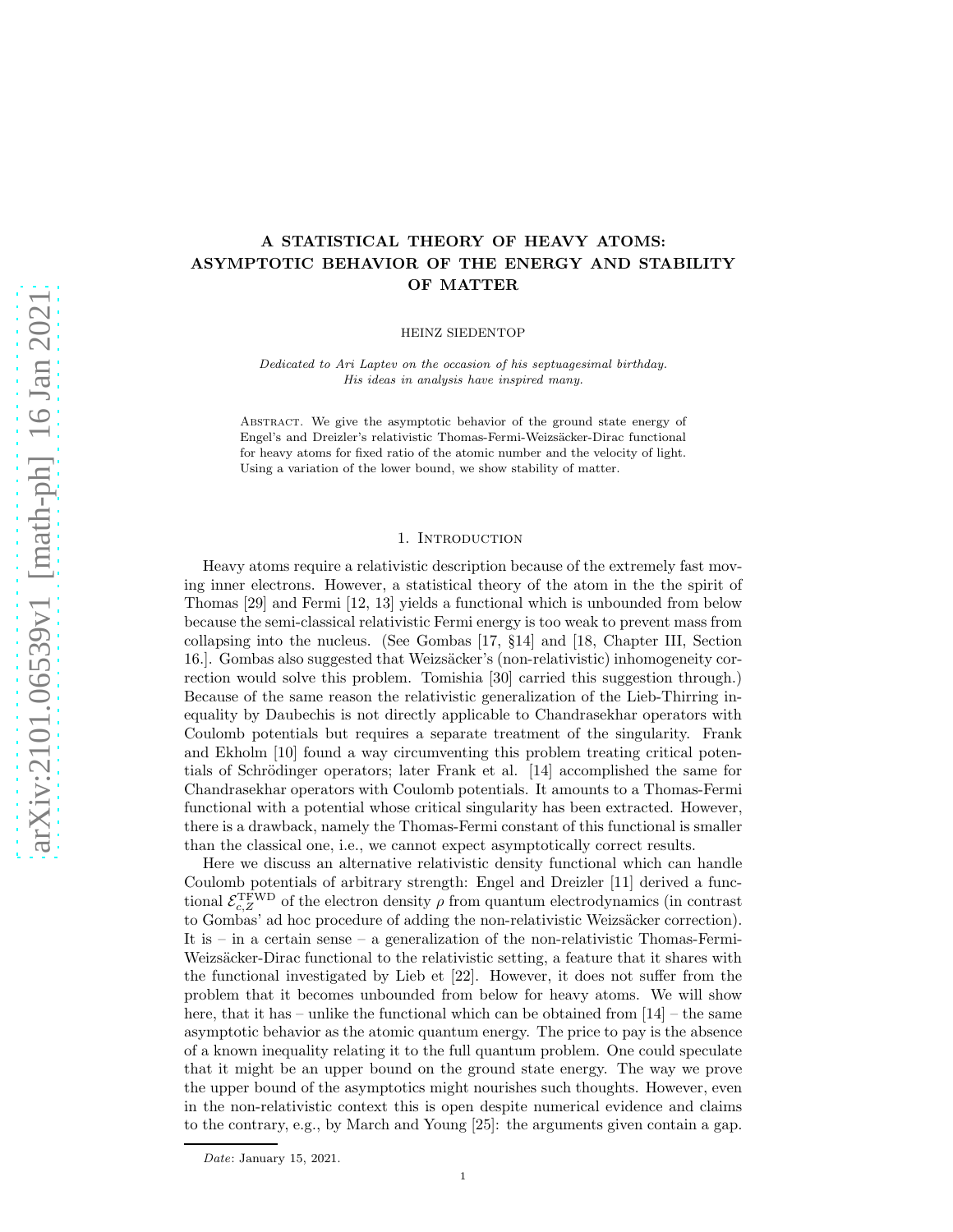In other words, such a claim would have – even in the non-relativistic context – at best the status of a conjecture.

Engel's and Dreizler's functional is the relativistic TF functional (see Chandrasekhar [7] [in the ultrarelativistic limit] and Gombas [17, §14] for the general case) with an inhomogeneity and exchange correction different from the nonrelativistic terms but with an integrand tending pointwise to their non-relativistic analogue for large velocity of light c. In Hartree units it reads for atoms of atomic number  $Z$  and electron density  $\rho$ 

(1) 
$$
\mathcal{E}_{c,Z}^{\text{TFWD}}(\rho) := \mathcal{T}^{\text{W}}(\rho) + \mathcal{T}^{\text{TF}}(\rho) - \mathcal{X}(\rho) + \mathcal{V}(\rho).
$$

The first summand on the right is an inhomogeneity correction of the kinetic energy generalizing the Weizsäcker correction. Using the Fermi momentum  $p(x) :=$  $(3\pi^2\rho(x))^{1/3}$  it is

(2) 
$$
\mathcal{T}^{\mathcal{W}}(\rho) := \int_{\mathbb{R}^3} dx \frac{3\lambda}{8\pi^2} (\nabla p(x))^2 c f(p(x)/c)^2
$$

with  $f(t)^2 := t(t^2+1)^{-\frac{1}{2}} + 2t^2(t^2+1)^{-1}$  Atsin $(t)$  where Atsin is the inverse function of the hyperbolic sine. The parameter  $\lambda \in \mathbb{R}_+$  is given by the gradient expansion as 1/9 but is in the non-relativistic analogue sometimes taken as an adjustable parameter (Weizsäcker [31], Yonei and Tomishima [32], Lieb [21, 20]).

The second summand is the relativistic generalization of the Thomas-Fermi kinetic energy, namely

(3) 
$$
\mathcal{T}^{\mathrm{TF}}(\rho) := \int_{\mathbb{R}^3} dx \frac{c^5}{8\pi^2} T^{\mathrm{TF}}(\frac{p(x)}{c})
$$

with  $T^{\text{TF}}(t) := t(t^2 + 1)^{3/2} + t^3(t^2 + 1)^{1/2} - 2\text{train}(t) - \frac{8}{3}t^3$ . The third summand is a relativistic generalization of the exchange energy. It is

(4) 
$$
\mathcal{X}(\rho) := \int_{\mathbb{R}^3} dx \frac{c^4}{8\pi^3} X(\frac{p(x)}{c})
$$

with  $X(t) := 2t^4 - 3[t(t^2 + 1)^{\frac{1}{2}} - \mathfrak{Assin}(t)]^2$ .

Eventually, the last summand is the potential energy, namely the sum of the electron-nucleus and the electron-electron interaction. It is

(5) 
$$
\mathcal{V}(\rho) := -Z \int_{\mathbb{R}^3} dx \rho(x) |x|^{-1} + \underbrace{\frac{1}{2} \int_{\mathbb{R}^3} dx \int_{\mathbb{R}^3} dy \rho(x) \rho(y) |x - y|^{-1}}_{=: \mathcal{D}[\rho]}.
$$

Using  $F(t) := \int_0^t ds f(s)$ , the functional  $\mathcal{E}_{c,Z}^{\text{TFWD}}$  is naturally defined on

(6) 
$$
P := \{ \rho \in L^{\frac{4}{3}}(\mathbb{R}^3) | \rho \ge 0, \ \mathcal{D}[\rho] < \infty, F \circ p \in D^1(\mathbb{R}^3) \}
$$

and bounded from below [9] for all c and Z. In fact Chen et al. [8] obtained a Thomas-Fermi type lower bound for fixed ratio  $\kappa := Z/c$ . Unfortunately its Thomas-Fermi constant  $\gamma_e$  is less than  $\gamma_{\text{TF}} := (3\pi^2)^{\frac{2}{3}}$ , the correct physical value.

For comparison we need the non-relativistic Thomas-Fermi functional

(7) 
$$
\mathcal{E}_Z^{\mathrm{TF}}(\rho) := \frac{3}{10} \gamma_{\mathrm{TF}} \int_{\mathbb{R}^3} dx \rho(x)^{\frac{5}{3}} + \mathcal{V}(\rho)
$$

defined on  $I := \{ \rho \in L^{\frac{5}{3}}(\mathbb{R}^3) | \rho \geq 0, \mathcal{D}[\rho] < \infty \}$ . The functional is bounded from below (Simon [27]) and its infimum fulfills the scaling relation

(8) 
$$
E^{\mathrm{TF}}(Z) := \inf \mathcal{E}_Z^{\mathrm{TF}}(I) = -e^{\mathrm{TF}} Z^{\frac{7}{3}}
$$

where  $e^{TF} = -E^{TF}(1)$  (Gombas [17], Lieb and Simon [23]). There exists a unique minimizer of  $\mathcal{E}_Z^{\rm TF}$  which we denote by  $\sigma$ .

Our first result is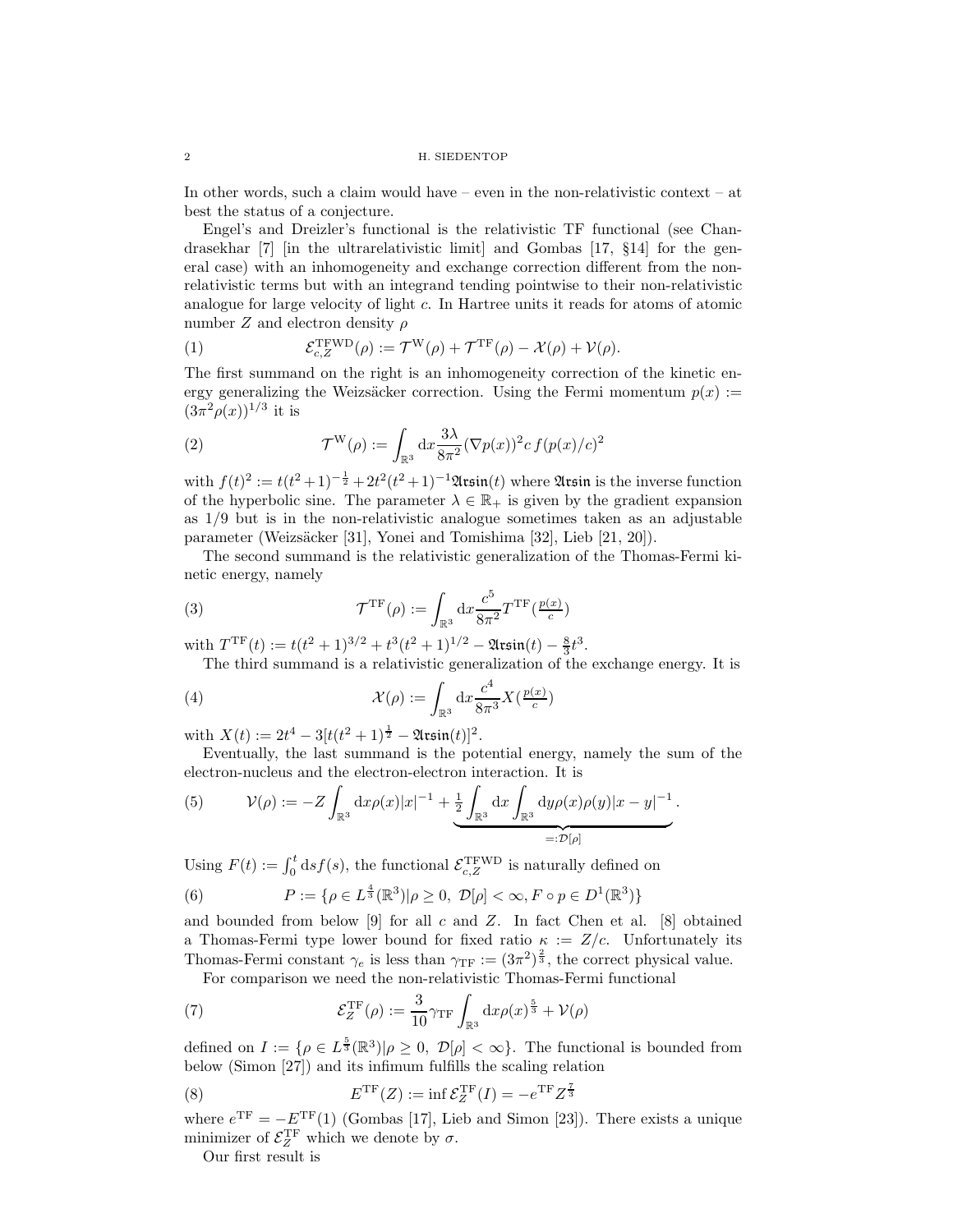**Theorem 1.** Assume  $\kappa := Z/c \in \mathbb{R}_+$  fixed. Then, as  $Z \to \infty$ ,

(9) 
$$
\inf \mathcal{E}_{c,Z}^{\text{TFWD}}(P) = -e^{\text{TF}} Z^{\frac{7}{3}} + O(Z^2).
$$

Our second result is the stability of the second kind of the functional which we address in Section 3.

From a mathematical perspective it might come as a surprise that Engel's and Dreizler's density functional – derived by purely formal methods from a quantum theory which is still lacking a full mathematical understanding – yields a fundamental feature like the ground state energy of heavy atoms to leading order quantitatively correct, in full agreement with the N-particle descriptions of heavy atoms like the Chandrasekhar Hamiltonian and no-pair Hamiltonians (Sørensen [26], [6], Solovej [28], Frank et al. [15, 16], [19]). It remains to be seen whether this is also true for other quantities like the density or whether the functional can be used as a tool to investigate relativistic many particle systems – like Thomas-Fermi theory in non-relativistic many body quantum mechanics – or, whether it even can shed light on a deeper understanding of quantum electrodynamics.

## 2. Bounds on the Energy

# 2.1. Upper Bound on the Energy. We begin with an innocent lemma.

**Lemma 1.** Assume  $\rho : \mathbb{R}^3 \to \mathbb{R}_+$  such that  $p := (3\pi^2 \rho)^{\frac{1}{3}}$  has partial derivatives with respect to all variables at  $x \in \mathbb{R}^3$ . Then

(10) 
$$
\frac{3}{8\pi^2} |\nabla p(x)|^2 cf(p(x)/c) \leq |(\nabla \sqrt{\rho})(x)|^2.
$$

Thus every nonnegative  $\rho$  with  $\nabla \sqrt{\rho} \in L^2(\mathbb{R}^3)$  fulfills

(11) 
$$
\mathcal{T}^{\mathrm{W}}(\rho) \leq \lambda \int_{\mathbb{R}^3} |\nabla \sqrt{\rho}|^2.
$$

*Proof.* We set  $\psi := \sqrt{\rho}$  and compute

$$
\frac{3}{8\pi^2} |\nabla p(x)|^2 cf(p(x)/c)
$$
\n
$$
= \frac{3^2}{8} |\nabla \sqrt[3]{\rho(x)}|^2 \left( \frac{\psi^{\frac{2}{3}}(x)}{\sqrt{1 + (p(x)/c)^2}} + 2 \frac{\psi^{\frac{2}{3}}(x)(p(x)/c) \mathfrak{Ass}(p(x)/c)}{1 + (p(x)/c)^2} \right)
$$
\n
$$
\leq \frac{1}{2} |\nabla \psi(x)|^2 \max \left\{ \frac{\sqrt{1 + t^2} + 2t \mathfrak{Ass}(t)}{1 + t^2} |t \in \mathbb{R}_+ \right\} \leq |\nabla \psi(x)|^2.
$$

Of course the illuminati are hardly impressed by (11), since dominating relativistic energies by non-relativistic ones is common place for them. Presumably not even use of the numerically correct value 1.658290113 of the maximum in the proof instead of the estimate 2 would change that.

Now we turn to the upper bound on the left side of (9). It will be practical to use the non-relativistic Thomas-Fermi-Weizsäcker functional

(13) 
$$
\mathcal{E}_Z^{\text{nrTFW}}(\rho) := \frac{\beta}{2} \int_{\mathbb{R}^3} |\nabla \sqrt{\rho}|^2 + \mathcal{E}_Z^{\text{TF}}(\rho)
$$

where  $\beta \in \mathbb{R}_+$ . It is defined on  $J := \{ \rho \in L^{\frac{5}{3}}(\mathbb{R}^3) | \rho \geq 0, \sqrt{\rho} \in D^1(\mathbb{R}^3), \mathcal{D}[\rho] < \infty \},$ has a unique minimizer  $\rho_W$  with  $\int_{\mathbb{R}^3} \rho_W \leq Z + C$ , and  $\int_{\mathbb{R}^3} \rho_W^{\frac{5}{3}} = O(Z^{\frac{7}{3}})$  (Benguria [1], Benguria et al. [2], Benguria and Lieb [3]). Moreover,

 $(14)$  $\mathrm{Tr}^{\mathrm{TFW}}(Z) = \mathcal{E}_Z^{\mathrm{nrTFW}}(\rho_W) = E^{\mathrm{TF}}(Z) + D_\beta Z^2 + o(Z^2)$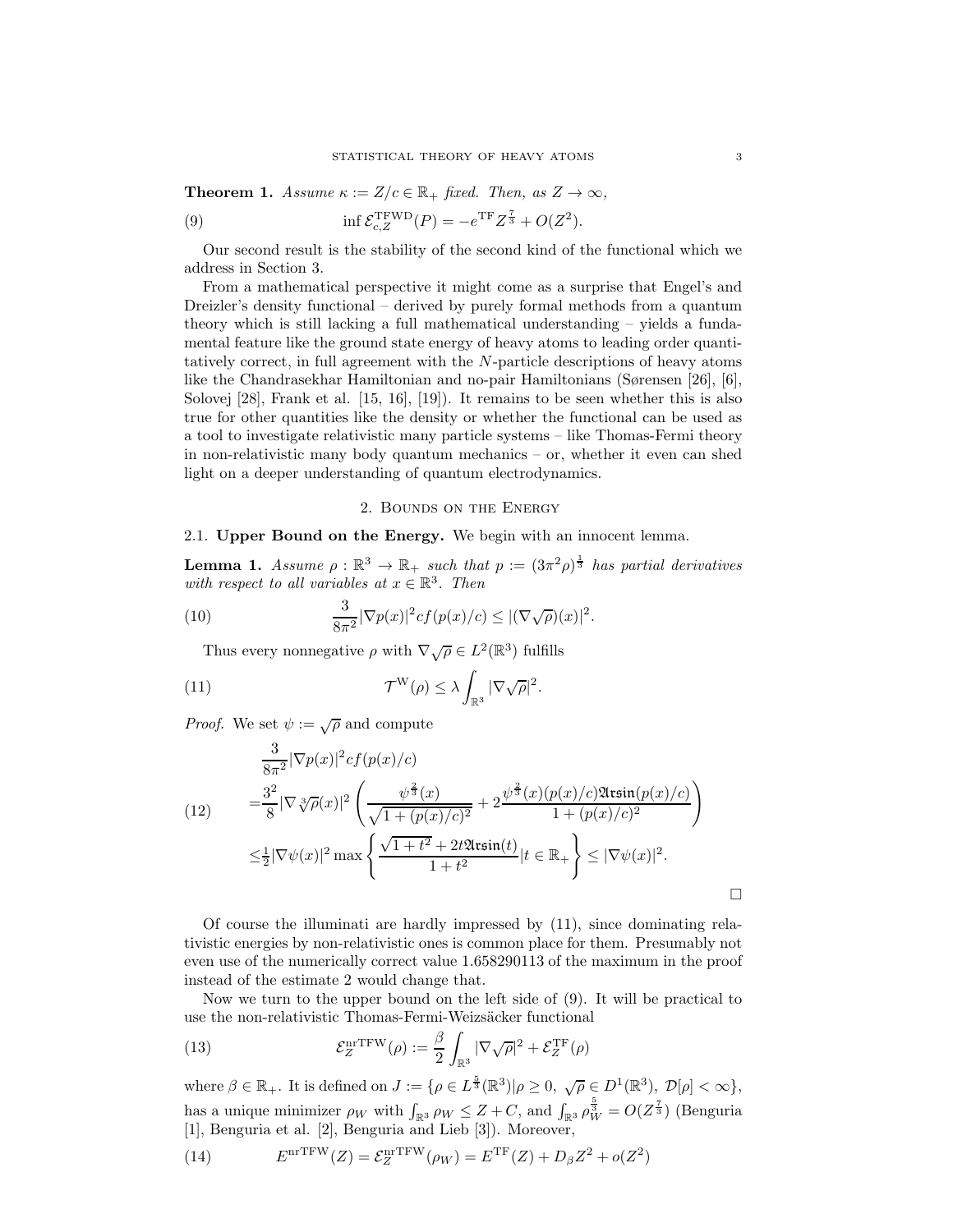for some  $\beta$ -dependent constant  $D_{\beta} \in \mathbb{R}_{+}$  (Lieb and Liberman [21] and Lieb [20, Formula (1.6)]).

In the following we pick  $\beta = 2$  and use the minimizer  $\rho_W$  of the non-relativistic Thomas-Fermi-Weizsäcker functional as a test function.

We estimate the exchange term first. Since  $-X(t) \leq t^4$ , we get

(15) 
$$
-\mathcal{X}(\rho_W) \leq \frac{(3\pi^2)^{\frac{4}{3}}}{8\pi^3} \int_{\mathbb{R}^3} \rho_w^{\frac{4}{3}} \leq C \sqrt{\int_{\mathbb{R}^3} \rho_W^{\frac{5}{3}} \int_{\mathbb{R}^3} \rho_W} = O(Z^{\frac{5}{3}}).
$$

Thus, since  $T^{\text{TF}}(t) \leq \frac{3}{5}t^5$ ,

(16) inf 
$$
\mathcal{E}_{c,Z}^{\text{TFWD}}(P) \leq \mathcal{E}_{c,Z}^{\text{TFWD}}(\rho_W) \leq \mathcal{E}_Z^{\text{nrfFW}}(\rho_W) + O(Z^{\frac{5}{3}}) = E^{\text{TF}}(Z) + O(Z^2)
$$
  
which concludes the proof of the unpart bound

which concludes the proof of the upper bound.

2.2. Lower Bound on the Energy. We set  $d\xi := d\xi/h^3 = d\xi/(2\pi)^3$ . (Note that the rationalized Planck constant  $\hbar$  equals one in Hartree units and, therefore,  $h = 2\pi$ .

We introduce the notation  $(a)$ <sub>−</sub> := min{0, a} and write  $\varphi_{\sigma}$  := Z/| · | −  $\sigma$  \* | · |<sup>-1</sup> for the Thomas-Fermi potential of the minimizer  $\sigma$ . We start again with a little Lemma.

**Lemma 2.** Assume  $\kappa = Z/c$  fixed. Then, as  $Z \to \infty$ ,

$$
\int_{|x|>\frac{1}{2}} dx \int_{\mathbb{R}^3} d\xi \left( \frac{\xi^2}{2} - \varphi_{\sigma}(x) \right)_{-} - \int_{|x|>\frac{1}{2}} dx \int_{\mathbb{R}^3} d\xi \left( \sqrt{c^2 \xi^2 + c^4} - c^2 - \varphi_{\sigma}(x) \right)_{-} = O(Z^2).
$$

Again, it does not come as a surprise to the physicist that relativistic and nonrelativistic theory give the same result up to errors, if the innermost electrons, i.e., in particular the fast moving, are disregarded.

*Proof.* Since  $\xi^2/2 \ge \sqrt{c^2 \xi^2 + c^4} - c^2$ , the left side of the claimed inequality cannot be negative. Thus, we merely need an upper bound:

$$
\int_{|x|>\frac{1}{2}} dx \int_{|x|>\frac{1}{2}} dx \left( \frac{\xi^2}{2} - \varphi_{\sigma}(x) \right) = - \int_{|x|>\frac{1}{2}} dx \int_{\mathbb{R}^3} d\xi \left( \sqrt{c^2 \xi^2 + c^4} - c^2 - \varphi_{\sigma}(x) \right) =
$$
\n
$$
\leq \int_{|x|>\frac{1}{2}} dx \left\{ c^5 \int_{\frac{\xi^2}{2} < \frac{\varphi_{\sigma}(x)}{c^2}} d\xi \left[ \frac{1}{2} \xi^2 - (\sqrt{\xi^2 + 1} - 1) \right] - \int_{\sqrt{c^2 \xi^2 + c^4} - c^2 < \varphi_{\sigma}(x) \le \xi^2/2} d\xi \left( \sqrt{c^2 \xi^2 + c^4} - c^2 - \varphi_{\sigma}(x) \right) \right\}
$$
\n(17)\n
$$
\leq c^5 \int_{|x|>\frac{1}{2}} dx \left( \int_{\frac{\xi^2}{2} < \frac{\varphi_{\sigma}(x)}{c^2}} d\xi + \int_{\sqrt{\xi^2 + 1} - 1 < \frac{\varphi_{\sigma}(x)}{c^2} \le \frac{\xi^2}{2}} \right) \left[ \frac{1}{2} \xi^2 - (\sqrt{\xi^2 + 1} - 1) \right]
$$
\n
$$
\leq \frac{c^5}{8} \int_{|x|>\frac{1}{2}} dx \left( \int_{\frac{\xi^2}{2} < \frac{\varphi_{\sigma}(x)}{c^2}} d\xi + \int_{\sqrt{\xi^2 + 1} - 1 < \frac{\varphi_{\sigma}(x)}{c^2} \le \frac{\xi^2}{2}} d\xi \right) |\xi|^4
$$
\n
$$
\leq \frac{c^5}{8} \int_{|x|>\frac{1}{2}} dx \int_{\sqrt{\xi^2 + 1} - 1 < \frac{\varphi_{\sigma}(x)}{c^2}} d\xi |\xi|^4 \leq \frac{c^2}{8\kappa^3} \int_{|x|>1} dx \int_{\sqrt{\xi^2 + 1} - 1 < \frac{\kappa^2}{|x|} } d\xi |\xi|^4
$$

where we used  $\varphi_{\sigma}(x) \leq Z/|x|$  in the last inequality. Moreover, the resulting last integral obviously exists and is independent of Z. Thus the left side of the claimed inequality is bounded from above by a constant depending only on  $\kappa$  times  $Z^2$  quod erat demonstrandum.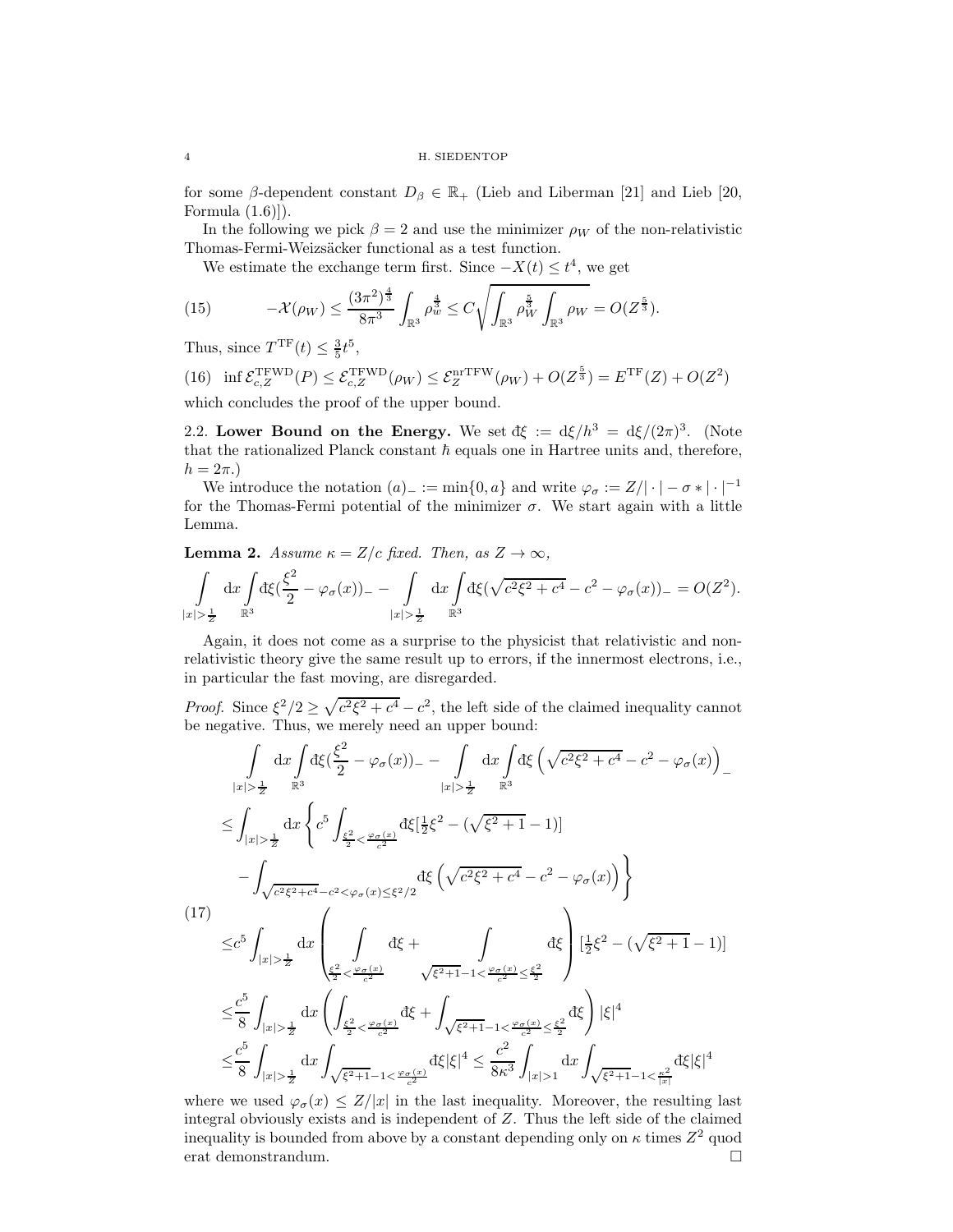We turn to the lower bound on the left side of (9) and follow initially [8]. In fact, apart from minor modifications, we copy the high density part and focus on the low density part. We pick any  $\rho \in P$  and address the parts of the energy separately.

2.2.1. The Weizsäcker Energy. Since  $F(t) \ge t\sqrt{\mathfrak{Assin}(t)}/2$  (see [9, Formula (90)]), Hardy's inequality gives the lower bound

$$
(18) \quad \mathcal{T}^{\mathcal{W}}(\rho) \ge \frac{3\lambda c}{2^7 \pi^2} \int_{\mathbb{R}^3} dx \frac{p(x)^2 \mathfrak{Assin}(\frac{p(x)}{c})}{|x|^2} = \frac{3^{\frac{5}{3}}\lambda c}{2^7 \pi^{\frac{2}{3}}} \underbrace{\int_{\mathbb{R}^3} dx \frac{\rho(x)^{\frac{2}{3}} \mathfrak{Assin}(\frac{p(x)}{c})}{|x|^2}}_{=: \mathcal{H}(\rho)}.
$$

2.2.2. The Potential Energy. Since  $\sigma$  is positive, we have  $\varphi_{\sigma}(x) \leq Z/|x|$ . Then (19)  $V(\rho) = \int_{\mathbb{R}^3}\mathrm{d} x\varphi_\sigma(x)\rho(x) - 2\mathcal{D}(\sigma,\rho) + \mathcal{D}[\rho] \geq -\int_{\mathbb{R}^3}\mathrm{d} x\varphi_\sigma(x)\rho(x) - \mathcal{D}[\sigma].$ 

Splitting the integrals at  $s$ , using  $(19)$ , and Schwarz's inequality yields

$$
\mathcal{V}(\rho) \geq -\int_{p(x)/c < s} dx \varphi_{\sigma}(x)\rho(x)
$$
\n
$$
(20) \qquad -Z \int_{p(x)/c \geq s} dx \frac{\rho(x)^{\frac{1}{3}}}{|x|} \mathfrak{Assin}(\frac{p(x)}{c})^{\frac{1}{2}} \frac{\rho(x)^{\frac{2}{3}}}{\mathfrak{Assin}(\frac{p(x)}{c})^{\frac{1}{2}}} - \mathcal{D}[\sigma]
$$
\n
$$
\geq -\frac{Z}{\mathfrak{Assin}(s)^{\frac{1}{2}}} \mathcal{H}(\rho)^{\frac{1}{2}} \mathcal{T}_{>}(\rho)^{\frac{1}{2}} - \int_{p(x)/c < s} dx \varphi_{\sigma}(x)\rho(x) - \mathcal{D}[\sigma]
$$

with  $\mathcal{T}_{>}(\rho) := \int_{p(x)/c>s} dx \rho(x)^{\frac{4}{3}}$ .

2.2.3. The Thomas-Fermi Term. First, we note that (21)  $\mathbb{R}_+ \to \mathbb{R}_+$ ,  $t \mapsto T^{\mathrm{TF}}(t)/t^4$ 

is monotone increasing from 0 to 2. Thus

$$
\mathcal{T}^{\text{TF}}(\rho) = \int_{p(x)/c < s} dx \frac{c^5}{8\pi^2} T^{\text{TF}}(\frac{p(x)}{c}) + \int_{p(x)/c \ge s} dx \frac{c^5}{8\pi^2} T^{\text{TF}}(\frac{p(x)}{c})
$$
\n
$$
\ge \int_{p(x)/c < s} dx \frac{c^5}{8\pi^2} T^{\text{TF}}(\frac{p(x)}{c}) + \int_{p(x)/c \ge s} dx \frac{T^{\text{TF}}(s)}{s^4} \frac{3}{8} (3\pi^2)^{\frac{1}{3}} c\rho(x)^{\frac{4}{3}}
$$
\n
$$
= \int_{p(x)/c < s} dx \frac{c^5}{8\pi^2} T^{\text{TF}}(\frac{p(x)}{c}) + \frac{3}{8} \frac{T^{\text{TF}}(s)}{s^4} \gamma_{\text{TF}} \frac{1}{2} c \mathcal{T}_{>}(\rho).
$$

2.2.4. Exchange Energy. Since X is bounded from above and  $X(t) = O(t^4)$  at  $t = 0$ , we have that for every  $\alpha \in [0, 4]$  there is an  $\eta_0$  such that  $X(t) \leq \eta_0 t^{\alpha}$ . We pick  $\alpha = 3$  in which case  $\xi_0 \approx 1.15$ . Thus, with  $\eta := \eta_0/(4\pi) \approx 0.0914$ , we have

(23) 
$$
\mathcal{X}(\rho) \leq \frac{c\eta_0}{4\pi} N = \eta c N.
$$

2.2.5. The Total Energy. Adding everything up yields

(24)  

$$
\mathcal{E}_{c,Z}^{\text{TFWD}}(\rho) \geq \frac{3^{\frac{5}{3}}\lambda c}{2^7 \pi^{\frac{2}{3}}} \mathcal{H}(\rho) + \frac{3}{8} \frac{T^{\text{TF}}(s)}{s^4} \gamma_{\text{TF}}^{\frac{1}{2}} c \mathcal{T}_{>}(\rho) - \frac{Z}{\mathfrak{Assin}(s)^{\frac{1}{2}}} \mathcal{H}(\rho)^{\frac{1}{2}} \mathcal{T}_{>}(\rho)^{\frac{1}{2}} + \int_{\frac{p(x)}{c} < s} dx \frac{c^5}{8\pi^2} T^{\text{TF}}(\frac{p(x)}{c}) - \varphi_{\sigma}(x)\rho(x) - \mathcal{D}[\sigma] - \xi c N.
$$

We pick  $s \in \mathbb{R}_+$  such that the sum of the first three summands on the right of  $(24)$ is a complete square, i.e., fulfilling

(25) 
$$
\sqrt{\frac{3^{\frac{5}{3}}}{2^7 \pi^{\frac{2}{3}}}} \frac{3 T^{\text{TF}}(s) (3\pi^2)^{\frac{1}{3}}}{8s^4} = \frac{Z}{c\sqrt{\lambda}} \frac{1}{2 \mathfrak{A} \sin(s)^{\frac{1}{2}}}.
$$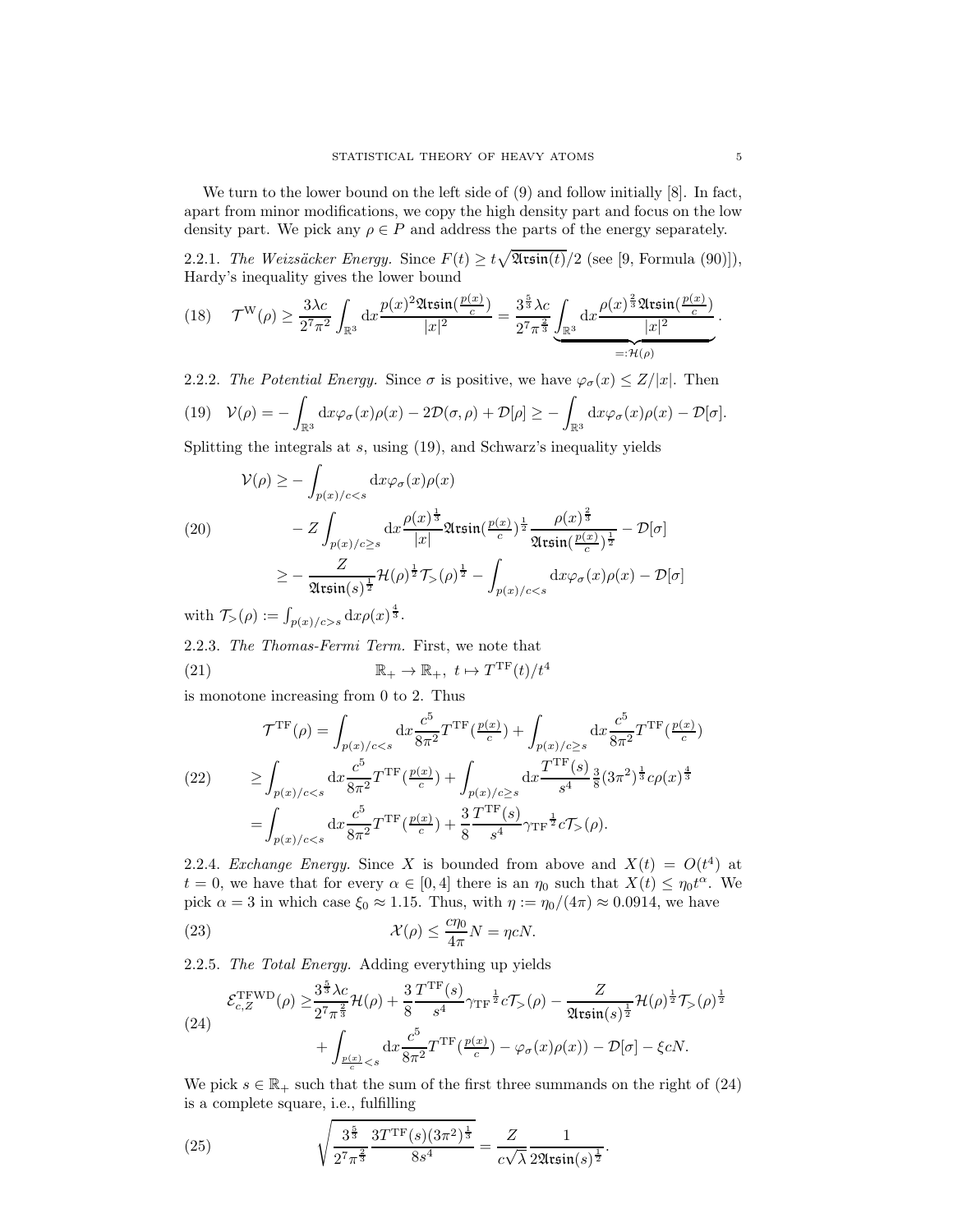6 H. SIEDENTOP

The solution is uniquely determined, because of (21) (and the line below) and  $\mathfrak{Assn}(s)$  is also monotone increasing from 0 to  $\infty$ . Call the corresponding s s<sub>0</sub>. Obviously,  $s_0$  does not depend on c and Z independently but only on the ratio  $\kappa := Z/c$  and is strictly monotone increasing from 0 to  $\infty$ .

We set

(26) 
$$
I_{s,Z} := \{x \in \mathbb{R}^3 | p(x)/c < s, \ |x| < 1/Z\},
$$

$$
A_{s,Z} := \{x \in \mathbb{R}^3 | p(x)/c < s, \ |x| \ge 1/Z\}.
$$

Then

(27) 
$$
\mathcal{E}_{c,Z}^{\text{TFWD}}(\rho) \geq I + A - \mathcal{D}[\sigma] - \xi c N
$$

with

(28) 
$$
I := \int_{I_{s,z}} dx \left( \frac{c^5}{8\pi^2} T^{\mathrm{TF}} \left( \frac{p(x)}{c} \right) - \varphi_\sigma(x) \rho(x) \right)
$$

(29) 
$$
A := \int_{A_{s,Z}} dx \left( \frac{c^5}{8\pi^2} T^{\text{TF}}(\frac{p(x)}{c}) - \varphi_{\sigma}(x)\rho(x) \right)
$$

We estimate I from below by dropping the TF-term, using  $\varphi_{\sigma}(x) \leq Z/|x|$ , and observing that  $x \in I_{s,Z}$ . We get

(30) 
$$
I \ge -C_{\kappa} Z c^3 \int_0^{Z^{-1}} dr r = -C_{\kappa} Z^2
$$

where  $C_{\kappa}$  is a generic constant depending on  $\kappa$  only. In other words, we can pull the Coulomb tooth paying a negligible price.

Next we estimate A from below by keeping  $A_{s,Z}$  fixed and minimizing the integrand at each point  $x \in A_{s,Z}$  by varying the values  $p(x) \in \mathbb{R}_+$ . We get

(31)  

$$
A \ge 2 \int_{A_{s,Z}} dx \int_{\mathbb{R}^3} d\xi \left( \sqrt{c^2 \xi^2 + c^4} - c^2 - \varphi_{\sigma}(x) \right)_{-}
$$

$$
\ge 2 \int_{|x| \ge 1/Z} dx \int_{\mathbb{R}^3} d\xi \left( \sqrt{c^2 \xi^2 + c^4} - c^2 - \varphi_{\sigma}(x) \right)_{-}.
$$

Although at first glance the first inequality might seem abrupt, it is easily checked that the Thomas-Fermi functional (relativistic or non-relativistic, restricted to some region in space M) with kinetic energy  $T(\xi)$  and external potential  $\varphi$  is merely the marginal functional (integrating out the momentum variable  $\xi$ ) of the phase space variational principle

(32) 
$$
\mathcal{E}_{\Gamma}(\gamma) := \int_M dx \int_{\mathbb{R}^3} d\xi (T(\xi) - \varphi(x)) \gamma(x, \xi)
$$

with  $\gamma(M, \mathbb{R}^3) \subset [0, 2]$  and the choice  $\gamma(x, \xi) := \chi_{\{(x,\xi) \in M \times \mathbb{R}^3 \mid |\xi| < p(x)\}}$  for given Fermi momentum p. Eventually, since  $\gamma$  has only values between 0 and 2, (32) is obviously minimized by the characteristic function of the support of the negative part of  $T(\xi) - \varphi(x)$  times 2.

Metaphorically speaking the second inequality of (31) states, that we can bound the energy from below by a toothless relativistic Thomas-Fermi energy.

Now, by Lemma 2 this equals the corresponding non-relativistic expression up to errors of order  $O(Z^2)$ , i.e., we have

(33)  

$$
\mathcal{E}_{c,Z}^{\text{TFWD}}(\rho) \ge 2 \int_{|x|\ge 1/Z} dx \int_{\mathbb{R}^3} d\xi \left(\frac{1}{2}\xi^2 - \varphi_{\sigma}(x)\right)_- - \mathcal{D}[\sigma] - C_{\kappa}Z^2
$$

$$
\ge 2 \int_{\mathbb{R}^3} dx \int_{\mathbb{R}^3} d\xi \left(\frac{1}{2}\xi^2 - \varphi_{\sigma}(x)\right)_- - \mathcal{D}[\sigma] - C_{\kappa}Z^2
$$

$$
= \mathcal{E}_Z^{\text{TF}}(\sigma) - C_{\kappa}Z^2 = -e^{\text{TF}}Z^{7/3} - C_{\kappa}Z^2
$$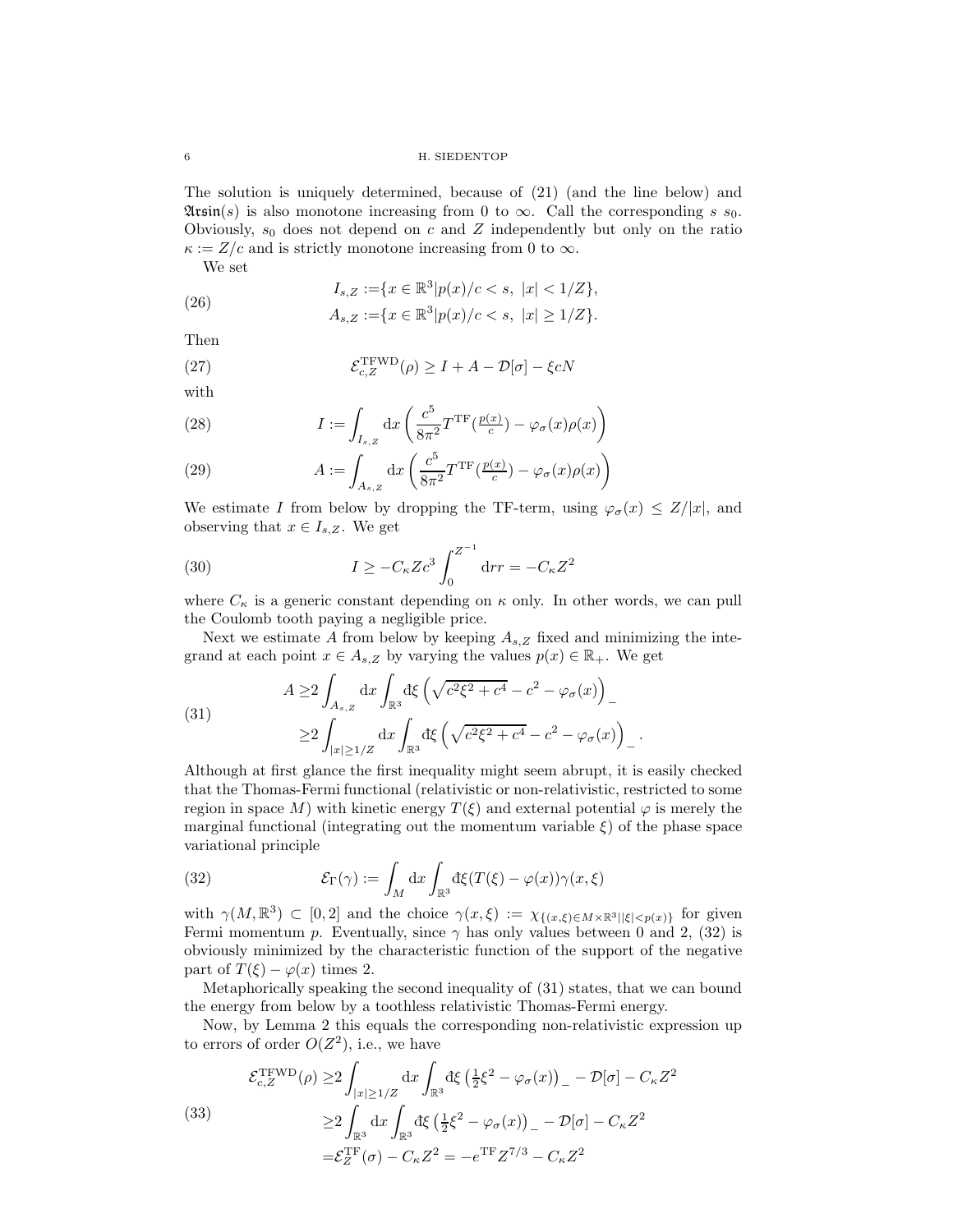which concludes the proof of the desired lower bound and therefore also the proof of (9).

## 3. Stability of Matter

For several atoms the potential term  $V$  in (5) is replaced by

(34) 
$$
\mathcal{V}(\rho) := -\sum_{k=1}^{K} \int_{\mathbb{R}^3} dx \frac{Z_k \rho(x)}{|x - R_k|} + \mathcal{D}[\rho] + \sum_{1 \le k < l \le K} \frac{Z_k Z_l}{|R_k - R_l|}
$$

with pairwise different positions of the nuclei  $\mathfrak{R} := (R_1, ..., R_K) \in \mathbb{R}^{3K}$ , and atomic numbers  $\mathfrak{Z} := (Z_1, ..., Z_K) \in \mathbb{R}_+^K$ . The first term is the attraction potential between the electrons and the nuclei, the second term, the electron-electron interaction, is unchanged, and the third is the repulsion between the nuclei. We write  $\mathcal{E}_{\mathfrak{R},\mathfrak{Z}}^{\rm TFWD}$  for the otherwise unchanged Engel-Dreizler functional. We are interested in finding a lower bound to  $\mathcal{E}_{\Re,3}^{\rm TFWD}$  which is uniform in the density  $\rho$  as long as the constraint  $\int \rho = N$  is respected, is uniform in  $R_1, ..., R_K$  and linear in N and K, i.e., we wish to show that the energy per particle is bounded from below by the same constant irrespective of the electron density and the positions of the nuclei. This property is also known as stability of the second kind, thermodynamic stability, and stability of matter.

Benguria et al. [4] showed stability of matter for the massless version of this functional without the regularizing  $\mathfrak{Assim}$ -term in  $\mathcal{T}^W$  and without the exchange correction.

Initially we restrict to the case of equal atomic numbers Z. We begin by extracting all Coulomb teeth which is conveniently done using [24, Formula (5.2)]: given disjoint balls  $B_1, ..., B_K$  with centers at  $R_1, ..., R_K$  and radii  $D_1, ..., D_K$  we have

(35) 
$$
-\Delta \ge \sum_{\kappa=1}^{K} \left( \frac{1}{4|\cdot - R_{\kappa}|^{2}} - D_{k}^{-2} Y(\frac{|\cdot - R_{\kappa}|}{D_{\kappa}}) \right)_{+} \chi_{B_{\kappa}}
$$

with  $Y(r) = 1 + r^2/4$ . We also set  $H_k(x) := 2\sqrt{Y(|x - R_k|/D_K)}/D_k$ . We pick the radii maximal, namely  $D_k$  as half the distance of the k-th nucleus to its nearest neighbor.

We also use Lieb and Yau's electrostatic inequality [24, Formula (4.5)]: we write  $\Gamma_1, ..., \Gamma_K$  for the Voronoi cells of  $R_1, ..., R_K$  and set

(36) 
$$
\Phi(x) := \sum_{l=1}^{K} \Gamma_l(x) \sum_{k=1, k \neq l}^{K} \frac{Z}{|x - R_k|},
$$

i.e., the nuclear potential at point x of all nuclei except the one from the cell in which  $x$  lies. With this notation the electrostatic inequality reads

(37) 
$$
\frac{1}{2}D[\nu] - Z \int_{\mathbb{R}^3} \Phi(x) d\nu(x) + Z^2 \sum_{1 \le k < l \le K} \frac{1}{|R_k - R_l|} \ge \frac{Z^2}{8} \sum_{k=1}^K \frac{1}{D_k}
$$

for any bounded measure and  $Z \in \mathbb{R}_+$ .

55

With these tools we modify the atomic lower bounds term by term.

3.1. The Weizsäcker Energy. Instead of  $(18)$  we get

(38) 
$$
\mathcal{T}^{\mathcal{W}}(\rho) \ge \frac{3^{\frac{5}{3}}\lambda c}{2^7 \pi^{\frac{2}{3}}} \sum_{k=1}^{K} \underbrace{\int_{B_k} dx \rho(x)^{\frac{2}{3}} \mathfrak{Assin}(\frac{p(x)}{c}) (\vert x - R_k \vert^{-2} - H_k(x)^2)}_{=: \mathcal{H}_k(\rho)} +
$$

where we use (35) and  $F(t) \ge t\sqrt{\mathfrak{Assin}(s)}/2$  (see [9, Formula (90)]).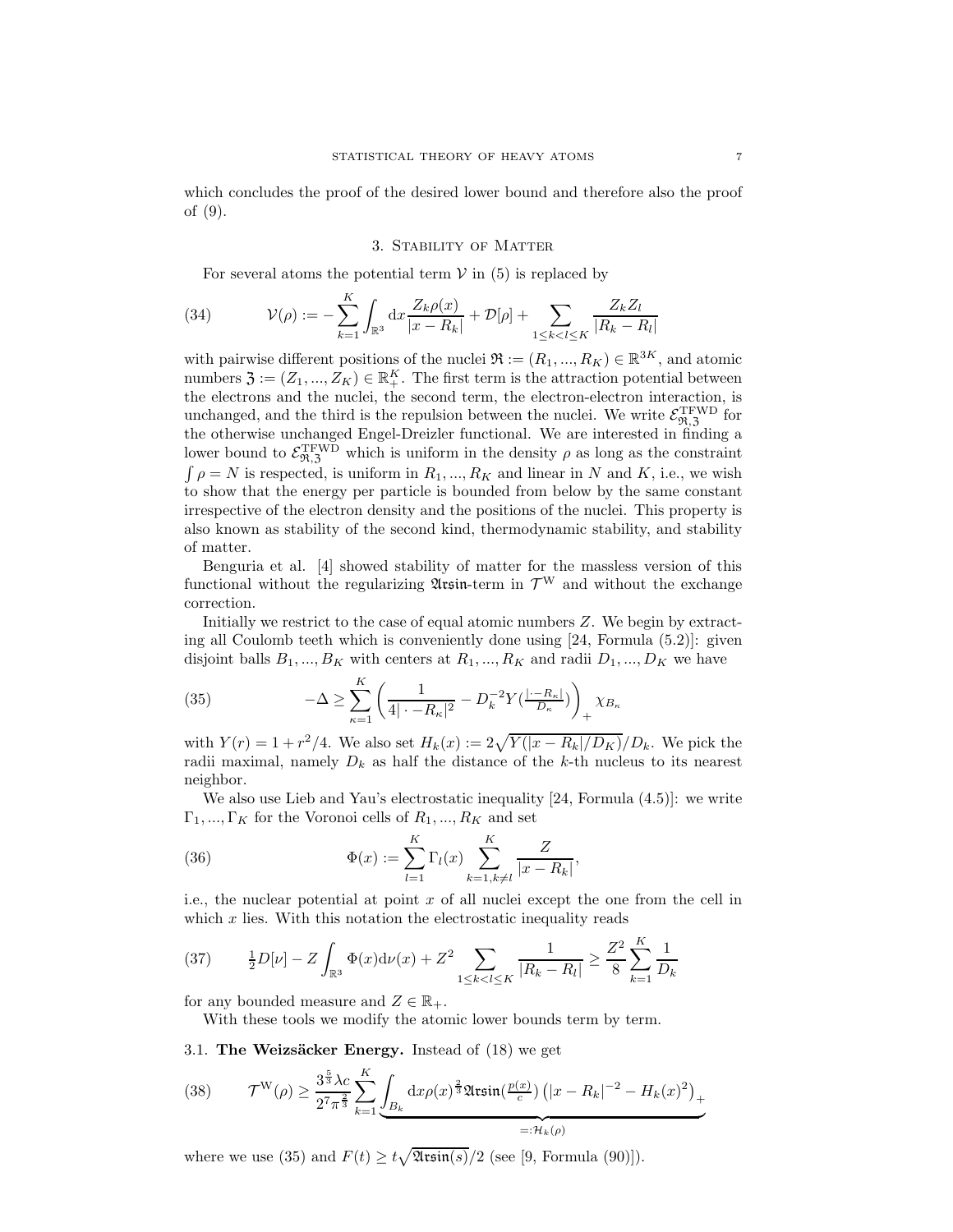3.2. The Potential Energy. Using (37) and  $\sqrt{(a^2-b^2)_+} \ge a-b$  for  $a, b \in \mathbb{R}_+$ we get

$$
\mathcal{V}(\rho) \geq -\sum_{k=1}^{K} \left( \int_{B_{K}} dx + \int_{\Gamma_{k} \setminus B_{k}} dx \right) \frac{Z\rho(x)}{|x - R_{k}|} + \frac{Z^{2}}{8} \sum_{k=1}^{K} \frac{1}{D_{k}}
$$
  
\n
$$
\geq -\sum_{k=1}^{K} Z \left\{ \int_{B_{k}, p(x)/c \geq s} dx \rho(x) \left[ \sqrt{\left( \frac{1}{|x - R_{k}|^{2}} - H_{k}(x)^{2} \right)_{+}} + H_{k}(x) \right] \right\}
$$
  
\n(39) 
$$
+ \int_{B_{k}, p(x)/c \leq s} dx \frac{\rho(x)}{|x - R_{k}|} + \int_{\Gamma_{k} \setminus B_{k}} \frac{\rho(x)}{|x - R_{k}|} - \frac{Z}{8} \frac{1}{D_{k}} \right\}
$$
  
\n
$$
\geq -\sum_{k=1}^{K} \left( \frac{Z}{\sqrt{\mathfrak{Assin}(s)}} \sqrt{\mathcal{H}_{R_{k}}(\rho) \mathcal{T}_{R_{k}}(\rho)} + Z \int_{B_{k}, p(x)/c \geq s} dx H_{k}(x) \rho(x)
$$
  
\n
$$
+ \int_{B_{k}, p(x)/c \leq s} dx \frac{Z\rho(x)}{|x - R_{k}|} + \int_{\Gamma_{k} \setminus B_{k}} dx \frac{Z\rho(x)}{|x - R_{k}|} + \frac{Z^{2}}{8} \sum_{k=1}^{K} \frac{1}{D_{k}}
$$
  
\nwith  $\mathcal{T}_{R_{k}}(\rho) := \int_{B_{k}, p(x)/c \geq s} dx \rho(x)^{\frac{4}{3}}.$ 

3.3. The Combined Thomas-Fermi and Exchange Terms. We use  $T^{TF}(t) \ge$  $2t^4 - 8t^3/3$ , (23), and set  $\delta := (3\pi^2)^{\frac{1}{3}}$ . This yields

(40) 
$$
\mathcal{T}^{\mathrm{TF}}(\rho) - \mathcal{X}(\rho) = \int_{\mathbb{R}^3} dx \frac{c^5}{8\pi^2} T^{\mathrm{TF}}(\frac{p(x)}{c}) - \eta c N \ge \frac{3}{4} \delta c \int_{\mathbb{R}^3} dx \rho(x)^{\frac{4}{3}} - C_c N,
$$

3.4. The Total Energy. Adding again all up yields

(41) 
$$
\mathcal{E}_{c,Z}^{\text{TFWD}}(\rho)
$$
  
(42) 
$$
\geq \sum_{k=1}^{K} c \left[ \frac{3^{\frac{5}{3}} \lambda}{2^7 \pi^{\frac{2}{3}}} \mathcal{H}_{R_k}(\rho) + \frac{3}{8} \delta \mathcal{T}_{R_k}(\rho) - \frac{\kappa}{\sqrt{2 \pi \sin(s)}} \sqrt{\mathcal{H}_{R_k}(\rho) \mathcal{T}_{R_k}(\rho)}
$$

(43) 
$$
+ \int_{B_k, \ \frac{p(x)}{c} < s} dx \left( \frac{3}{4} \delta \rho(x)^{\frac{4}{3}} - \frac{\kappa \rho(x)}{|x - R_k|} \right)
$$

(44) 
$$
+ \int_{B_k, p(x)/c>s} dx \left( \frac{3}{8} \delta \rho(x)^{\frac{4}{3}} - \kappa H_k(x) \rho(x) \right)
$$

(45) 
$$
+ \int_{\Gamma_k \backslash B_k} dx \left( \frac{3}{4} \delta \rho(x)^{\frac{4}{3}} - \frac{\kappa \rho(x)}{|x - R_k|} \right) \right]
$$

(46) 
$$
+ \sum_{k=1}^{K} \frac{Z^2}{8D_k} - C_c N.
$$

We pick  $s$  such that

(47) 
$$
2\sqrt{\frac{3^{\frac{5}{3}}\lambda}{2^7\pi^{\frac{2}{3}}} \frac{3}{8}}\delta = \frac{\kappa}{\sqrt{\mathfrak{Assin}(s)}}
$$

which makes (42) a sum of complete squares. Next

(48)  
\n
$$
(43) \ge \delta(cs)^4 \inf \left\{ \int_{p(x) < 1} dx \left( \frac{3}{4} \rho(x)^{\frac{4}{3}} - \frac{\kappa \rho(x)}{cs \delta |x|} \right) \Big| \rho \in P \right\}
$$
\n
$$
\ge \frac{cs \kappa^3}{\delta^2} \inf \left\{ \int_{p(x) < 1} dx \left( \frac{3}{4} \rho(x)^{\frac{4}{3}} - \frac{\rho(x)}{|x|} \right) \Big| \rho \in P \right\} \ge -C \frac{cs \kappa^3}{\delta^2}
$$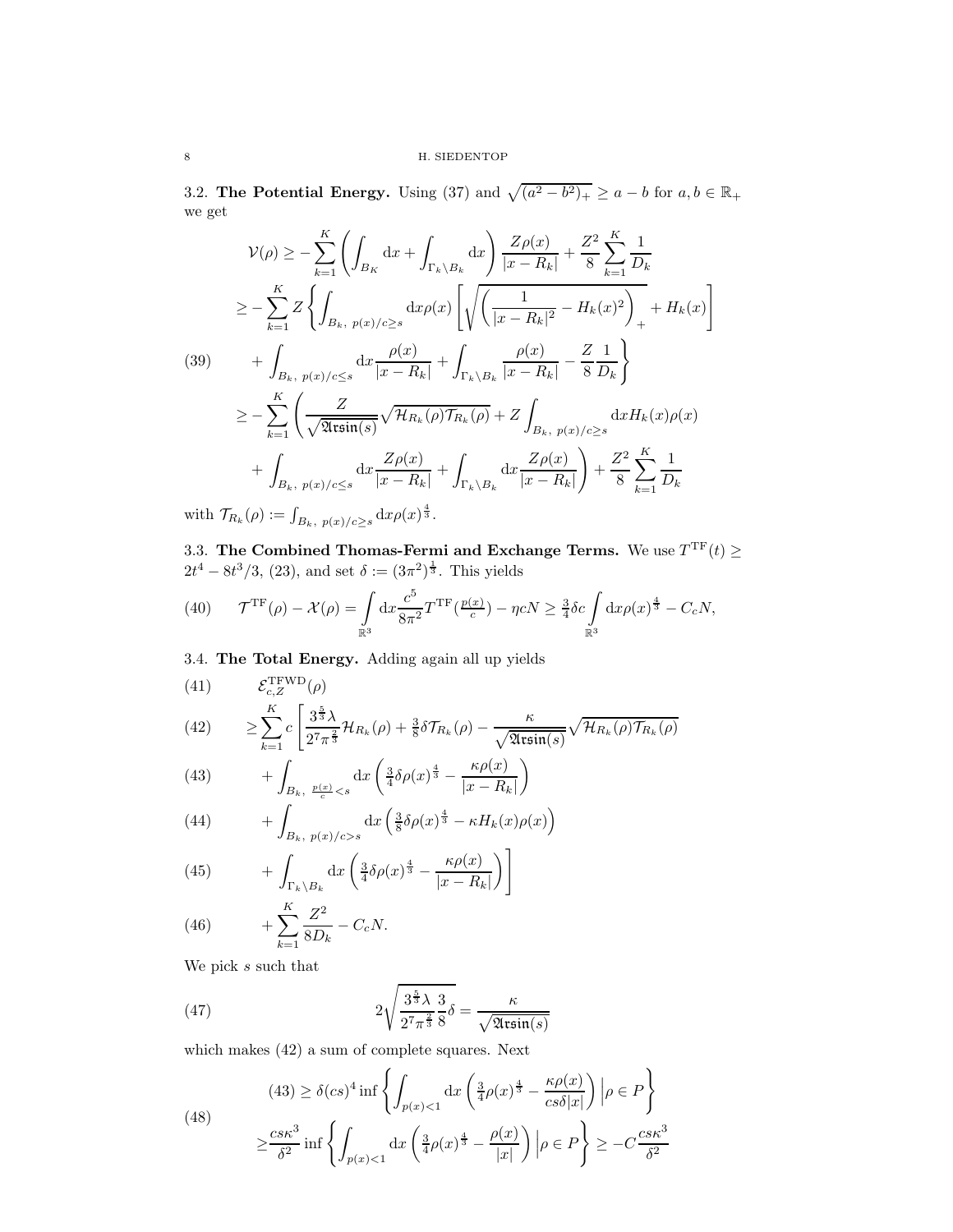where we replaced p by csp in the first step and x by  $\kappa/(cs\delta)x$  in the second step. Thus  $(48)$  yields, after summation, K times a constant which is irrelevant for stability. Furthermore,

(49) 
$$
(44) \ge -\frac{2^4 \kappa^4 \cdot 4\pi}{2 \cdot 4\delta^3 D_k} \int_0^1 dr r^2 2^4 (1 + r^2/4)^2 = -\frac{5944 \pi \kappa^4}{105 \delta^3 D_k}
$$

and using  $\int_{\Gamma_k \backslash B_k} dx |x - R_k|^{-4} \leq 3\pi/D_k$  (Lieb et al. [22, Formula (4.6)]) we get

(50) 
$$
(45) \ge -\frac{\kappa^4}{4\delta^3} \int_{\Gamma_k \setminus B_k} \frac{1}{|x - R_k|^4} \ge -\frac{3\pi\kappa^4}{4\delta^3 D_k}.
$$

Thus, the energy per particle is bounded from below uniformly in  $\rho$ , K, and N, if

(51) 
$$
c\left(\frac{2972\pi\kappa^4}{105\delta^3} + \frac{3\pi\kappa^4}{4\delta^3}\right) \le \frac{Z^2}{8},
$$

i.e.,

(52) 
$$
Z \le Z_{\text{max}} := 3 \frac{\sqrt{1686370\pi}}{48182} c^{\frac{3}{2}}.
$$

Numerically, using the physical value of the velocity of light  $c = 137.037$  (Bethe and Salpeter [5, p. 84]), we get

$$
(53) \t\t Zmax \approx 229.9029615
$$

covering liberally all known elements. The result can be condensed into

**Theorem 2.** There exists a constant C such that for all  $\rho \in P$  and all pairwise different  $R_1, ..., R_K \in \mathbb{R}^3$  and  $Z_1 = ... = Z_K \in [0, Z_{\text{max}}]$ 

$$
\mathcal{E}_{\Re,3}^{\text{TFWD}}(\rho) \ge C \cdot (K+N).
$$

We conclude with two remarks:

1. Theorem 2 holds actually for all  $\mathfrak{Z} \in [0, Z_{\text{max}}]^K$ . Our proof obviously generalizes to that case, since the potential estimate (37) also generalizes in the obvious way.

2. It might be surprising that there is no requirement on a minimal velocity of light which is independent of the value of Z. This is different from other unrenormalized relativistic models like the Thomas-Fermi functional with inhomogeneity correction  $(\sqrt{\rho}, |\nabla| \sqrt{\rho})$  investigated by Lieb et al. [22, Formula (2.7)]. There we were forced to control the exchange energy by the Thomas-Fermi term. Here, this is no longer necessary: due to the renormalization in Engel's and Dreizler's derivation the exchange energy is bounded from below by a multiple of the particle number.

# **ACKNOWLEDGMENTS**

Special thanks go to Rupert Frank for many inspiring discussions, in particular for pointing out that in addition to separation in high and low density regimes, a localization in space near the nucleus could be useful, and for critical reading of a substantial part of the manuscript.

Thanks go also to Hongshuo Chen for critical reading of the manuscript.

Partial support by the Deutsche Forschungsgemeinschaft (DFG, German Research Foundation) through Germany's Excellence Strategy EXC - 2111 - 390814868 is gratefully acknowledged.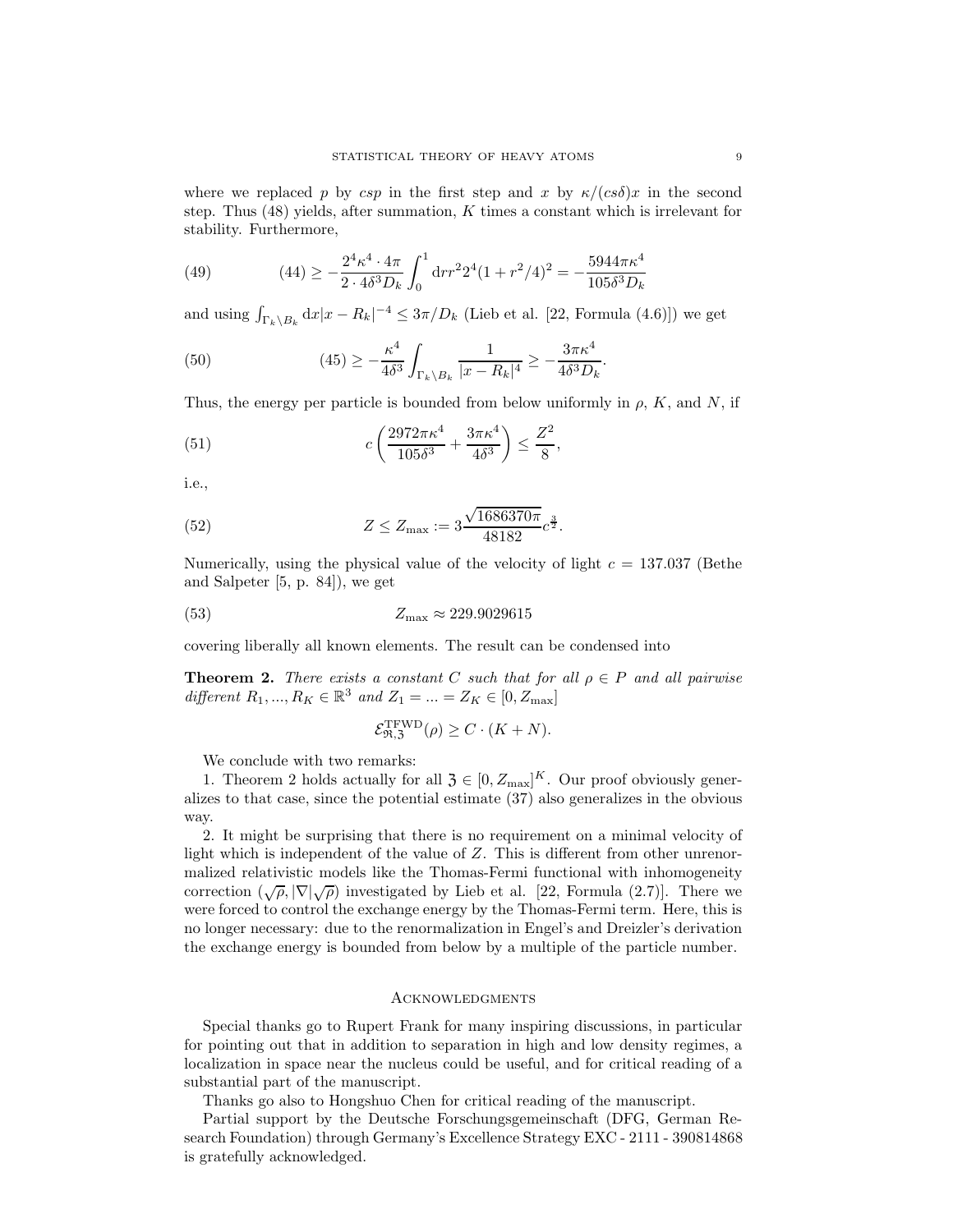#### 10 H. SIEDENTOP

### **REFERENCES**

- [1] Rafael Benguria. *The von Weizsäcker and Exchange Corrections in the Thomas-Fermi Theory*. PhD thesis, Princeton, Department of Physics, June 1979.
- [2] Rafael Benguria, Haim Brezis, and Elliott H. Lieb. The Thomas-Fermi-von Weizsäcker theory of atoms and molecules. *Comm. Math. Phys.*, 79(2):167–180, 1981.
- [3] Rafael Benguria and Elliott H. Lieb. The most negative ion in the Thomas-Fermi-von Weizsäcker theory of atoms and molecules. *J. Phys. B.*, 18:1045–1059, 1985.
- [4] Rafael D Benguria, Michael Loss, and Heinz Siedentop. Stability of atoms and molecules in an ultrarelativistic Thomas-Fermi-Weizsäcker model. *Journal of Mathematical Physics*, 49(1):012302, 2008.
- [5] Hans A. Bethe and Edwin E. Salpeter. Quantum mechanics of one- and two-electron atoms. In S. Fl¨ugge, editor, *Handbuch der Physik, XXXV*, pages 88–436. Springer, Berlin, 1 edition, 1957.
- [6] Roch Cassanas and Heinz Siedentop. The ground-state energy of heavy atoms according to Brown and Ravenhall: Absence of relativistic effects in leading order. *J. Phys. A*, 39(33):10405–10414, 2006.
- [7] Subramanyan Chandrasekhar. The maximum mass of ideal white dwarfs. *Astrophys. J.*, 74:81–82, 1931.
- [8] Hongshuo Chen, Rupert L. Frank, and Heinz Siedentop. A statistical theory of heavy atoms: Energy and excess charge. arxiv:2010.12074, October 2020.
- [9] Hongshuo Chen and Heinz Siedentop. On the excess charge of a relativistic statistical model of molecules with an inhomogeneity correction. *Journal of Physics A: Mathematical and Theoretical*, 53(39):395201, September 2020.
- [10] T. Ekholm and R. L. Frank. On Lieb-Thirring inequalities for Schrödinger operators with virtual level. *Comm. Math. Phys.*, 264(3):725–740, 2006.
- [11] E. Engel and R. M. Dreizler. Field-theoretical approach to a relativistic Thomas-Fermi-Dirac-Weizs¨acker model. *Phys. Rev. A*, 35:3607–3618, May 1987.
- [12] E. Fermi. Un metodo statistico per la determinazione di alcune propriet´a dell'atomo. *Atti della Reale Accademia Nazionale dei Lincei, Rendiconti, Classe di Scienze Fisiche, Matematiche e Naturali*, 6(12):602–607, 1927.
- [13] E. Fermi. Eine statistische Methode zur Bestimmung einiger Eigenschaften des Atoms und ihre Anwendung auf die Theorie des periodischen Systems der Elemente. *Z. Phys.*, 48:73–79, 1928.
- [14] Rupert L. Frank, Elliott H. Lieb, and Robert Seiringer. Stability of relativistic matter with magnetic fields for nuclear charges up to the critical value. *Comm. Math. Phys.*, 275(2):479– 489, 2007.
- [15] Rupert L. Frank, Heinz Siedentop, and Simone Warzel. The ground state energy of heavy atoms: Relativistic lowering of the leading energy correction. *Comm. Math. Phys.*, 278(2):549–566, 2008.
- [16] Rupert L. Frank, Heinz Siedentop, and Simone Warzel. The energy of heavy atoms according to Brown and Ravenhall: the Scott correction. *Doc. Math.*, 14:463–516, 2009.
- [17] P. Gomb´as. *Die statistische Theorie des Atoms und ihre Anwendungen*. Springer-Verlag, Wien, 1 edition, 1949.
- [18] P. Gombás. Statistische Behandlung des Atoms. In S. Flügge, editor, *Handbuch der Pysik. Atome II*, volume 36, pages 109–231. Springer-Verlag, Berlin, 1956.
- [19] Michael Handrek and Heinz Siedentop. On the maximal excess charge of the Chandrasekhar-Coulomb Hamiltonian in two dimension. *Lett. Math. Phys.*, 103(8):843–849, 2013.
- [20] Elliott H. Lieb. Analysis of the Thomas-Fermi-von Weizsäcker equation for an infinite atom without electron repulsion. *Comm. Math. Phys.*, 85(1):15–25, 1982.
- [21] Elliott H. Lieb and David A. Liberman. Numerical calculation of the Thomas-Fermi-von Weizsäcker function for an infinite atom without electron repulsion. Technical Report LA-9186-MS, Los Alamos National Laboratory, Los Alamos, New Mexico, April 1982.
- [22] Elliott H. Lieb, Michael Loss, and Heinz Siedentop. Stability of relativistic matter via Thomas-Fermi theory. *Helv. Phys. Acta*, 69(5/6):974–984, December 1996.
- [23] Elliott H. Lieb and Barry Simon. The Thomas-Fermi theory of atoms, molecules and solids. *Advances in Math.*, 23(1):22–116, 1977.
- [24] Elliott H. Lieb and Horng-Tzer Yau. The stability and instability of relativistic matter. *Comm. Math. Phys.*, 118:177–213, 1988.
- [25] N. H. March and W. H. Young. Variational methods based on the density matrix. *Proc. Phys. Soc.*, 72:182–192, 1958.
- [26] Thomas Østergaard Sørensen. The large-Z behavior of pseudorelativistic atoms. *J. Math. Phys.*, 46(5):052307, 24, 2005.